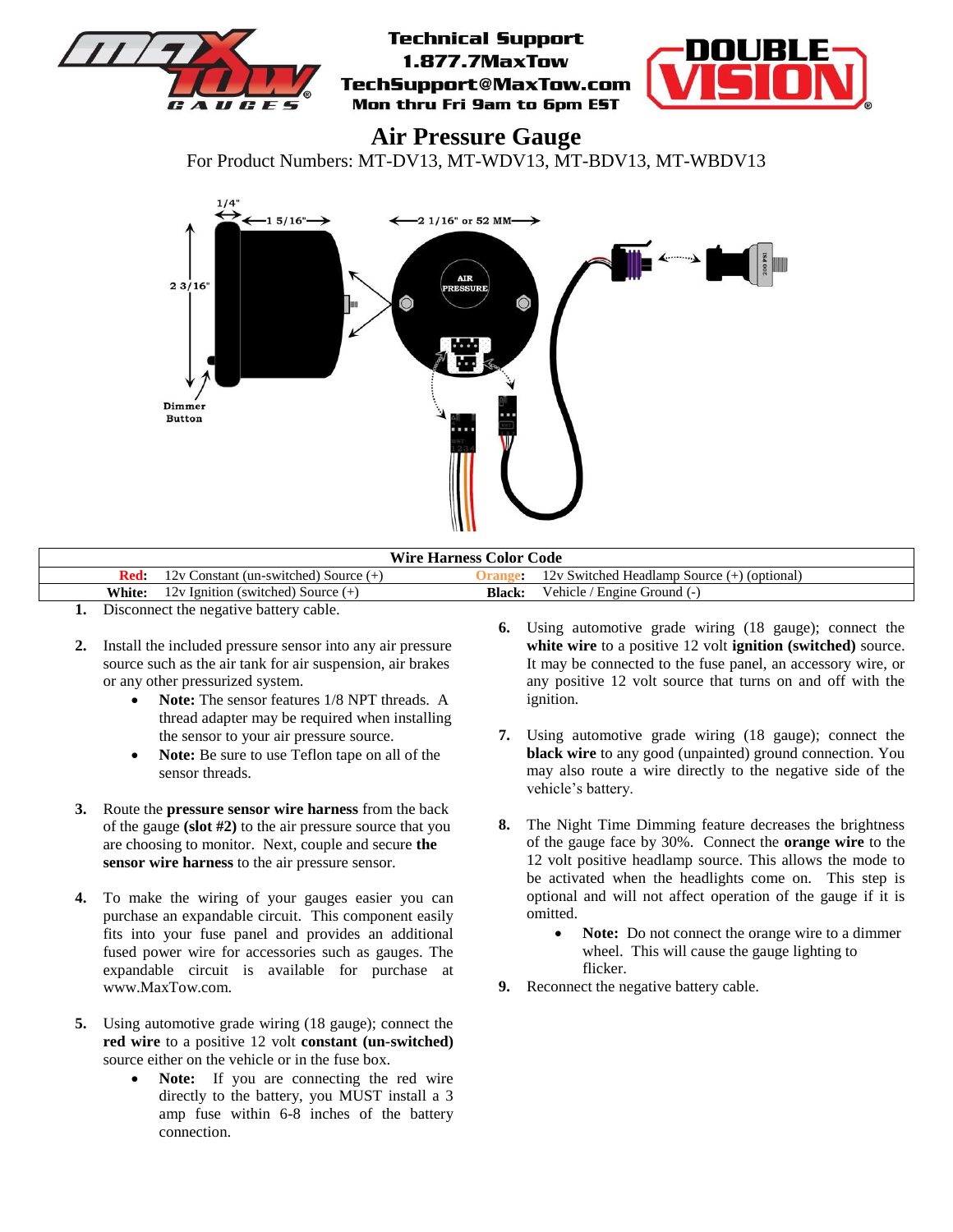



# **Selectable Brightness Levels:**

The Double Vision Gauge Series features 3 selectable brightness settings for both day and night time lighting modes. Below are the instructions on how to program each lighting mode.

### **Day Mode**

- Press and hold the button located on the gauge face until a d1 appears in the digital display.
- Press the button again to cycle through the 3 dimming modes.
- Once you have selected your desired setting release the button and the gauge will save your selection.

# **Night Mode**

- This mode is only available if the orange dimmer wire is connected, and your headlights are powered.
- Press and hold the button located on the gauge face until a n1 appears in the digital display.
- Press the button again to cycle through the 3 dimming modes.
- Once you have selected your desired setting release the button and the gauge will save your selection.

# *Additional Installation Information & Material Requirements*

- **MaxTow Gauges Approved Conductor Wires:** Successfully installing MaxTow Gauges may require lengths of wire (sizes and quantity depend on vehicle, gauge type, gauge location and / or sensor location). For correct and proper MaxTow Gauge installation and operation, the use of 18 Gauge (wire diameter) automotive grade conductor wire with sheathing is recommended for one or more gauges per vehicle. When installing and routing wires from the engine compartment, to inside the vehicle cabin, always employ the use of a rubber grommet. This will prevent and deter the stripping of power supply and / or sensor wires that is necessary to deliver vital statistics about your engine to your MaxTow engine monitoring instruments. Never use wire nuts to fasten or bound vehicle / gauge or sensor wiring. Always use securing crimp connectors or solder individual wire junctions together for optimum gauge installation and operation.
- **MaxTow Gauges Approved Installation Accessories:** MaxTow Gauges may require the installer or user to provide additional products, accessories or adapters for the correct installation and operation of a gauge or sensor, as per the MaxTow Installation Instructions. When installing and routing hoses to or from the engine compartment, to inside the vehicle cabin, always employ the use of a rubber grommet. This will prevent and deter the stretching or pinching of hoses that is necessary to deliver vital statistics about your engine to your MaxTow engine monitoring instruments.
- **MaxTow Gauges Installation Instructions:** Installation documents are solely to provide a guide for individuals that are mechanically and electronically able to install products. If you are unsure about the correct procedure of installation for a product or device, you should consult a professional mechanic or an Authorized MaxTow Installer. Any malfunctions or damages that result from improper installation will not be covered under MaxTow's one year limited warranty.